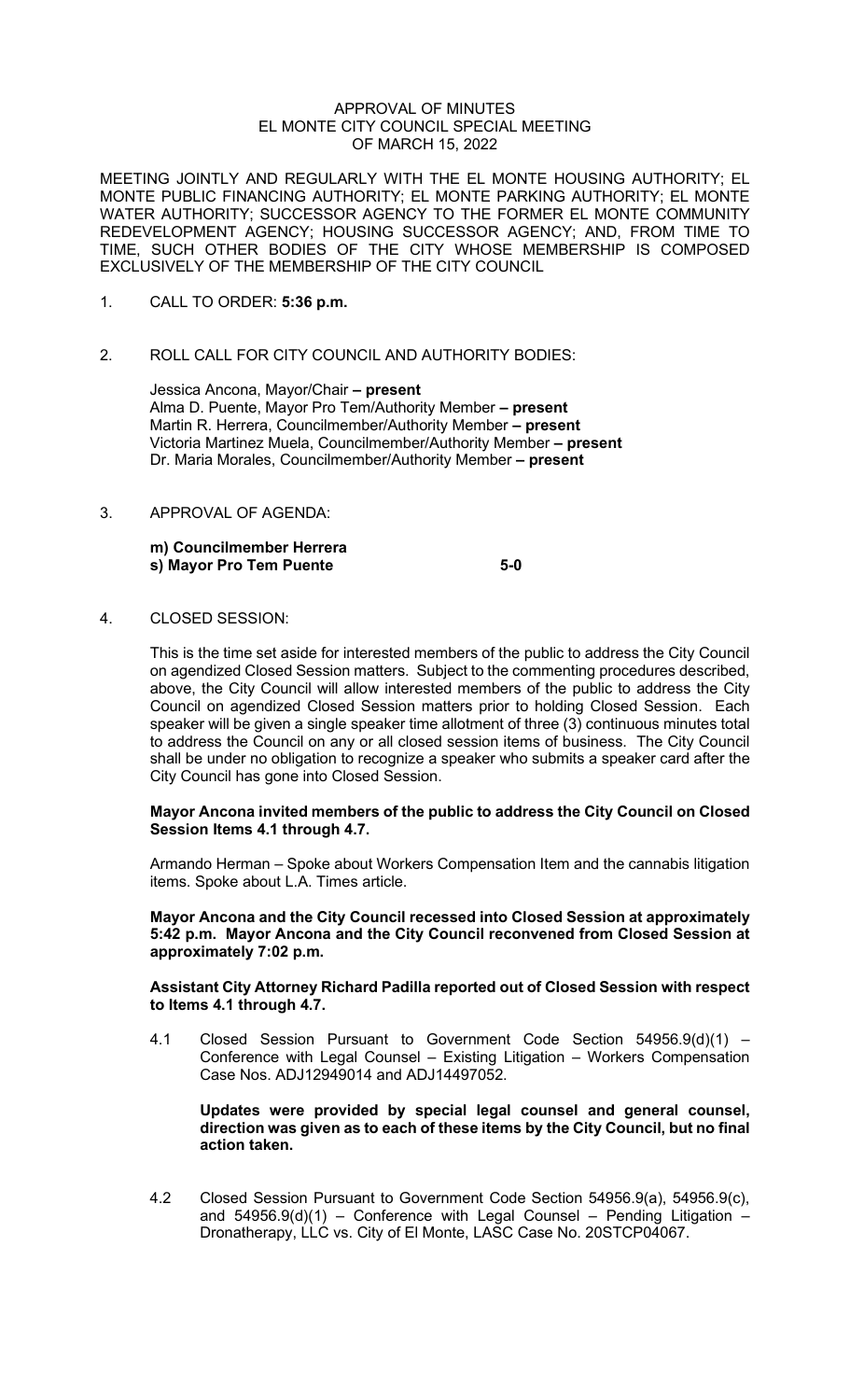### *City Council Special Meeting Minutes of March 15, 2022*

**Updates were provided by special legal counsel and general counsel, direction was given as to each of these items by the City Council, but no final action taken.** 

4.3 Closed Session Pursuant to Government Code Section 54956.9(d)(1) – Conference with Legal Counsel – Existing Litigation - El Monte v. Wells Fargo Bank, National Association, LASC Case No. 21PSCV00476.

**Updates were provided by special legal counsel and general counsel, direction was given as to each of these items by the City Council, but no final action taken.** 

4.4 Closed Session Pursuant to Government Code Section 54956.9(d)(1) – Conference with Legal Counsel – Existing Litigation – El Monte v. Crown Estate Holdings LLC et al., LASC Case No. 21STCV26110.

**Updates were provided by special legal counsel and general counsel, direction was given as to each of these items by the City Council, but no final action taken.** 

4.5 Closed Session Pursuant to Government Code Section 54956.9(d)(1) – Conference with Legal Counsel – Existing Litigation – El Monte v. A. Luong, Y.M. Ling and Y. Liam et al., LASC Case No. 20PSCV00796.

**Updates were provided by special legal counsel and general counsel, direction was given as to each of these items by the City Council, but no final action taken.** 

4.6 Closed Session Pursuant to Government Code Section 54956.9(d)(1) – Conference with Legal Counsel – Existing Litigation – El Monte v. C. Yun and A. Luong et al., LASC Case No. 20PSCV00886.

**Updates were provided by special legal counsel and general counsel, direction was given as to each of these items by the City Council, but no final action taken.** 

4.7 Closed Session Pursuant to Government Code Section 54956.9(d)(1) – Conference with Legal Counsel – Existing Litigation – El Monte v. A. Luong and C.Y. Xia et al., LASC Case No. 21PSCV00381.

**Updates were provided by special legal counsel and general counsel, direction was given as to each of these items by the City Council, but no final action taken.** 

5. ADJOURNMENT:

**At 7:06 p.m. m) Mayor Ancona s) Mayor Pro Tem Puente 5-0 Adjourn the Special City Council Meeting**

The next Regular Meeting of the City Council will be held on **April 5, 2022** at 6:00 p.m. This Agenda will be posted on the City's website, [www.ci.el-monte.ca.us,](http://www.ci.el-monte.ca.us/) and physically posted no less than 72 hours prior to the start of the subject regular meeting. Although it is the City's practice and desire to electronically post a copy of this Agenda along with supporting material as part of its website posting, the size or formatting of certain supporting materials may render their website posting infeasible. Nevertheless, all supporting materials related to any item on this Agenda, that is made available to the members of the council may be inspected by members of the public at the City Clerk's Office located at 11333 Valley Boulevard, El Monte, Monday through Thursday, 7:00 am – 5:30 pm. For more information, please call the City Clerk's Office at 626-580-2016.